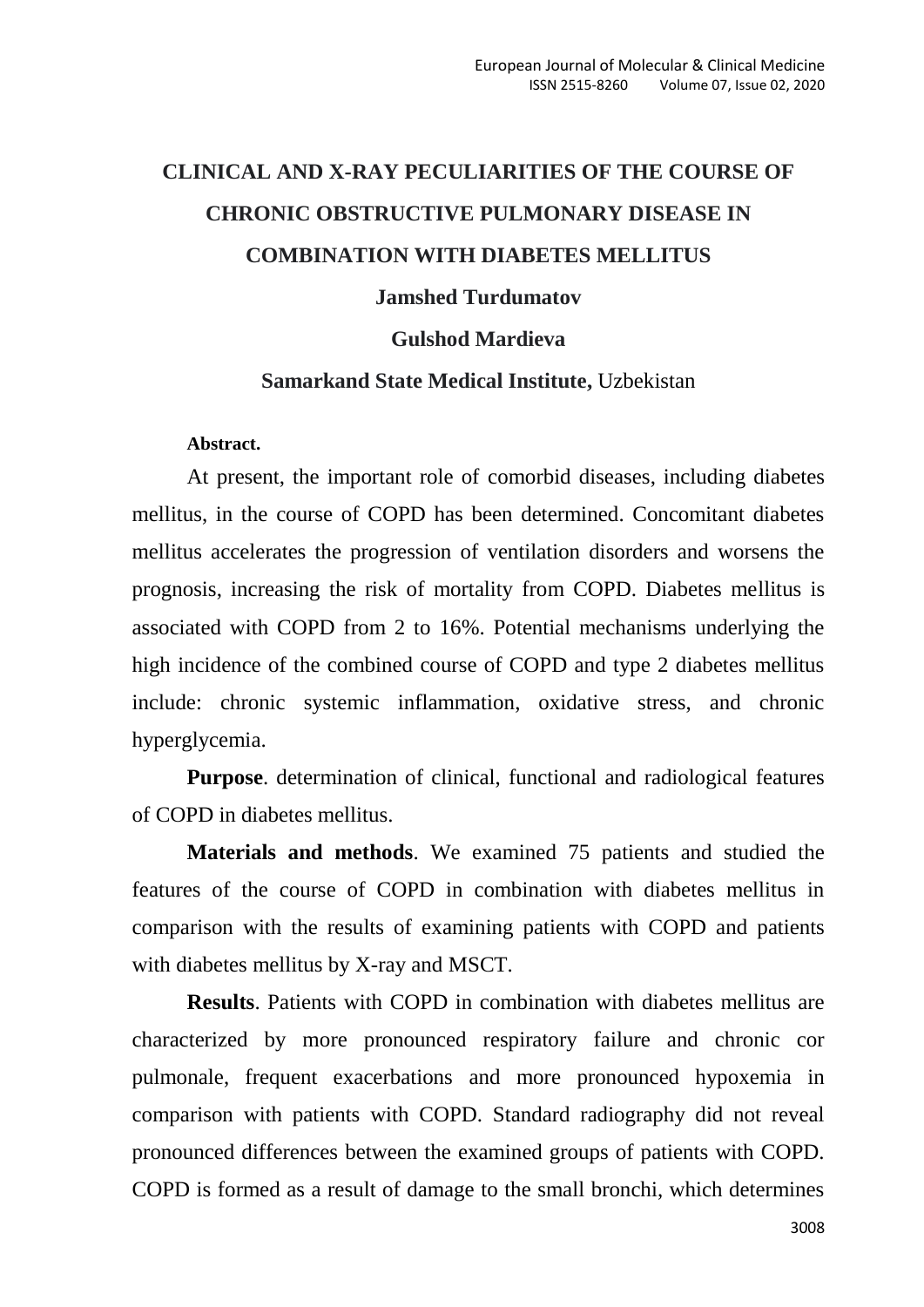the characteristic clinical and radiological symptom complex. In the structure of COPD, there is a pulmonary component and systemic manifestations that aggravate the disease. The manifestations of diabetes mellitus are based on micro- and macroangiopathies that affect pulmonary microcirculation.

**Conclusions.** Diagnostically significant for COPD during MSCT is a symptom of expiratory "air trap", combined with expansion and deformation of the bronchi, up to bronchioectasis. At MSCT in patients with COPD and diabetes mellitus, pathognomic changes characterizing microangiopathy: dilated parenchymal vessels, focal-like shadows of vascular origin with a diameter of 2-5 mm, a clear-cut shape of the vessels, which are considered as a consequence of specific microangiopathy and fibrotic changes in COPD.

**Key words**: chronic obstructive pulmonary disease, diabetes mellitus, Xray, MSCT.

## **Introduction**

One of the primary problems of medicine today is chronic obstructive pulmonary disease (COPD). COPD is a systemic disease and as the pathopulmonological process progresses, along with lung damage, pulmonary hypertension, chronic pulmonary heart and significant systemic effects develop cachexia, skeletal muscle atrophy, osteoporosis, anemia, and an increased risk of cardiovascular diseases[16,18].

According to the statistics, COPD occurs in men-9.34:1000, among women-7.33:1000. People over 40 years of age are predominate. The prevalence of COPD in men over 45 years of age in Europe ranges from 8.4 to 13.1%. The reasons for the higher prevalence of COPD and damage from this pathopysiological process in the last decade consider the impact of risk factors and ageing population.

3009 According to the definition of COPD included in the main document on COPD management [13], the huge role of concomitant diseases in increasing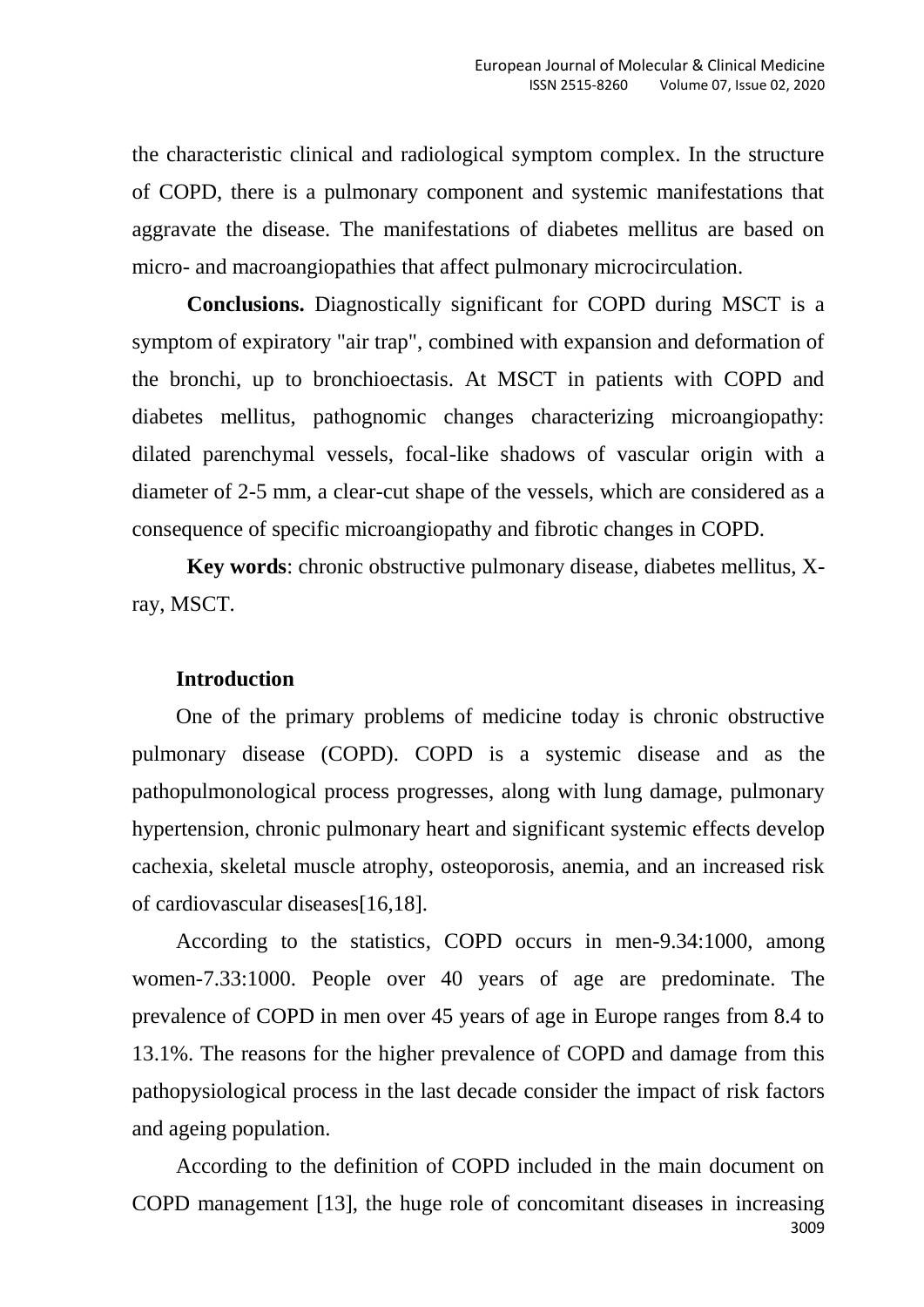the severity of COPD, affecting the quality of life, prognosis and survival is emphasized. According to the American thoracic society, about 15% of COPD cases are associated with occupational exposures [8,12,7]. It should be noted that COPD patients have significant comorbidity. In modern clinical practice, it is increasingly possible to meet patients who have a combination of type 2 diabetes, coronary heart disease, arterial hypertension and COPD [12].

According to various authors, diabetes mellitus is combined with COPD from 2 to 16% [6]. Pathogenetic mechanisms underlying the high frequency of combined COPD and type 2 diabetes are being actively studied. Potential mechanisms include: chronic systemic inflammation, oxidative stress, and chronic hyperglycemia [1,2,11].

To date, there is a continuing trend of increasing mortality from COPD, which is a worrying fact. In recent years, COPD has been associated with psychological and psychiatric problems. According to many researchers, the current costs in the health and social security system in compensating for the damage caused by COPD to the health of the population are 30 to 40 times higher than the costs of preventing them. Such patients need to be hospitalized, often in intensive care units, and use more powerful and expensive antibiotics [9]. According to the documents of the European respiratory society, only 25% of cases are diagnosed in a timely manner [17].

COPD is on the 6th place among the leading causes of death in the world, 5th in Europe and 4th in the USA. The increase in mortality is associated with Smoking and an aging population. Mortality is significantly higher in patients with COPD who were hospitalized with an exacerbation due to insufficient glycemic control.

3010 Special attention is paid to the combination of COPD and type 2 diabetes mellitus, since both diseases belong to the second half of life, and according to a number of authors, diabetes mellitus is combined with COPD in 2.0-16.0% of cases [5,6,10]. Concomitant diabetes accelerates the progression of ventilation,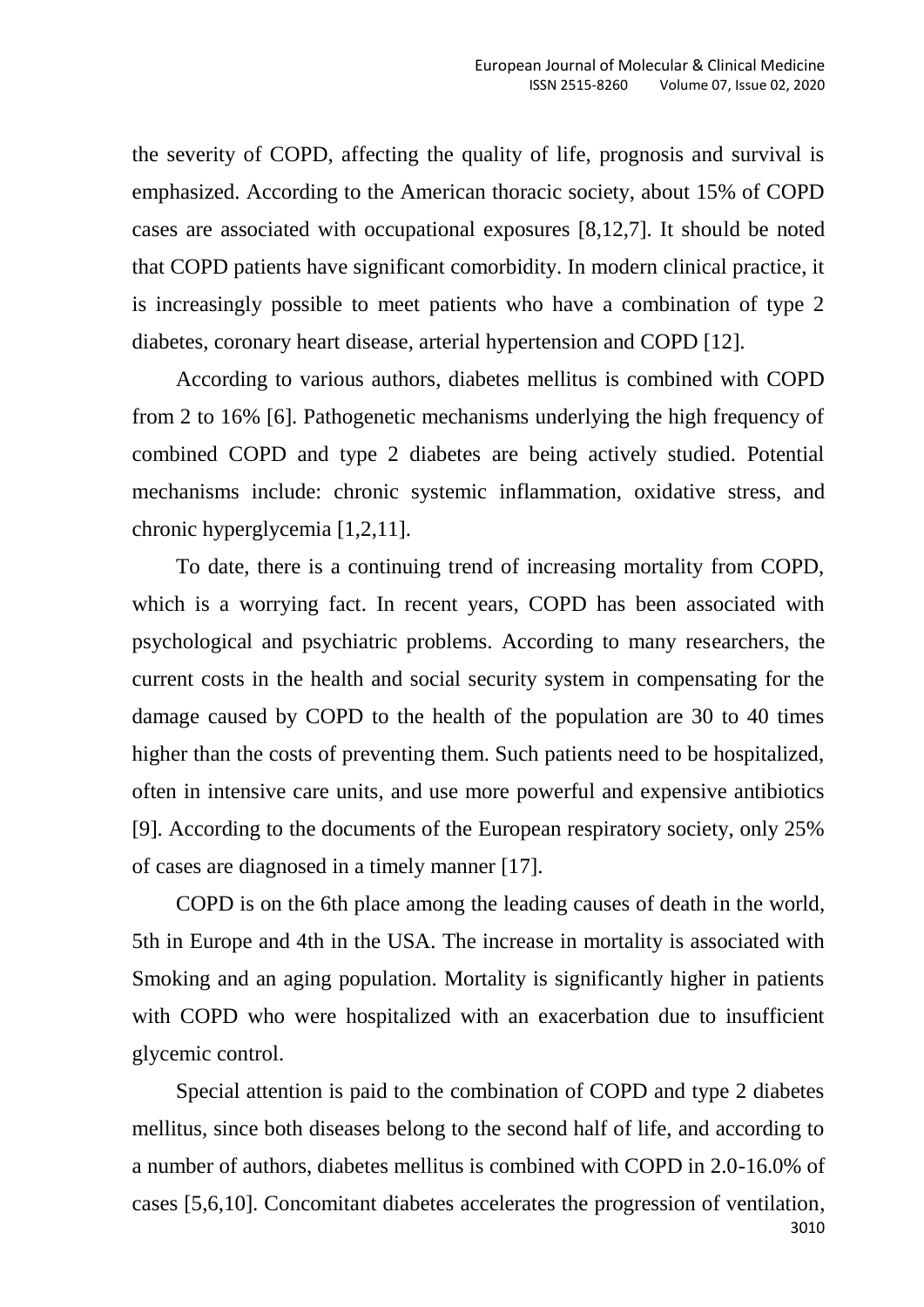disorders and worsens the prognosis, increasing the risk of death from COPD [4,14,15]

There are 195 million people with diabetes worldwide. The share of type 2 diabetes in the structure of diabetes incidence in adults exceeds 90%. In a typical case, type 2 diabetes develops in middle age. About 50% of cases of diabetes remain unrecognized [5.10].

In General, an important role of comorbid diseases, including diabetes, in the course and outcomes of COPD has been identified. At the same time, the features of x-ray diagnostics of COPD in diabetes mellitus are not sufficiently studied.

Taking into account the above, the purpose of our study is to determine the clinical, functional and radiological features of COPD in diabetes mellitus, and the possibility of predicting its development.

**Material and methods of research.** The object of the study was 75 patients. A random sample was made from an array of patients with established diagnoses of " Chronic obstructive pulmonary disease and "diabetes Mellitus". The inclusion criteria were the presence of chronic obstructive pulmonary disease in accordance with GOLD, as well as the presence of diabetes mellitus in accordance with the algorithms of specialized medical care for patients with diabetes.

The control group was represented by 12 healthy individuals who did not have lung diseases and diabetes at the age of 20 - 40 years: men - 6, women - 4.

To study the features of COPD in combination with diabetes, all patients were divided into 3 groups. The main group I consisted of patients with COPD combined with diabetes. To compare the results, we examined patients with COPD who made up group II and patients with diabetes who made up group III (table 1).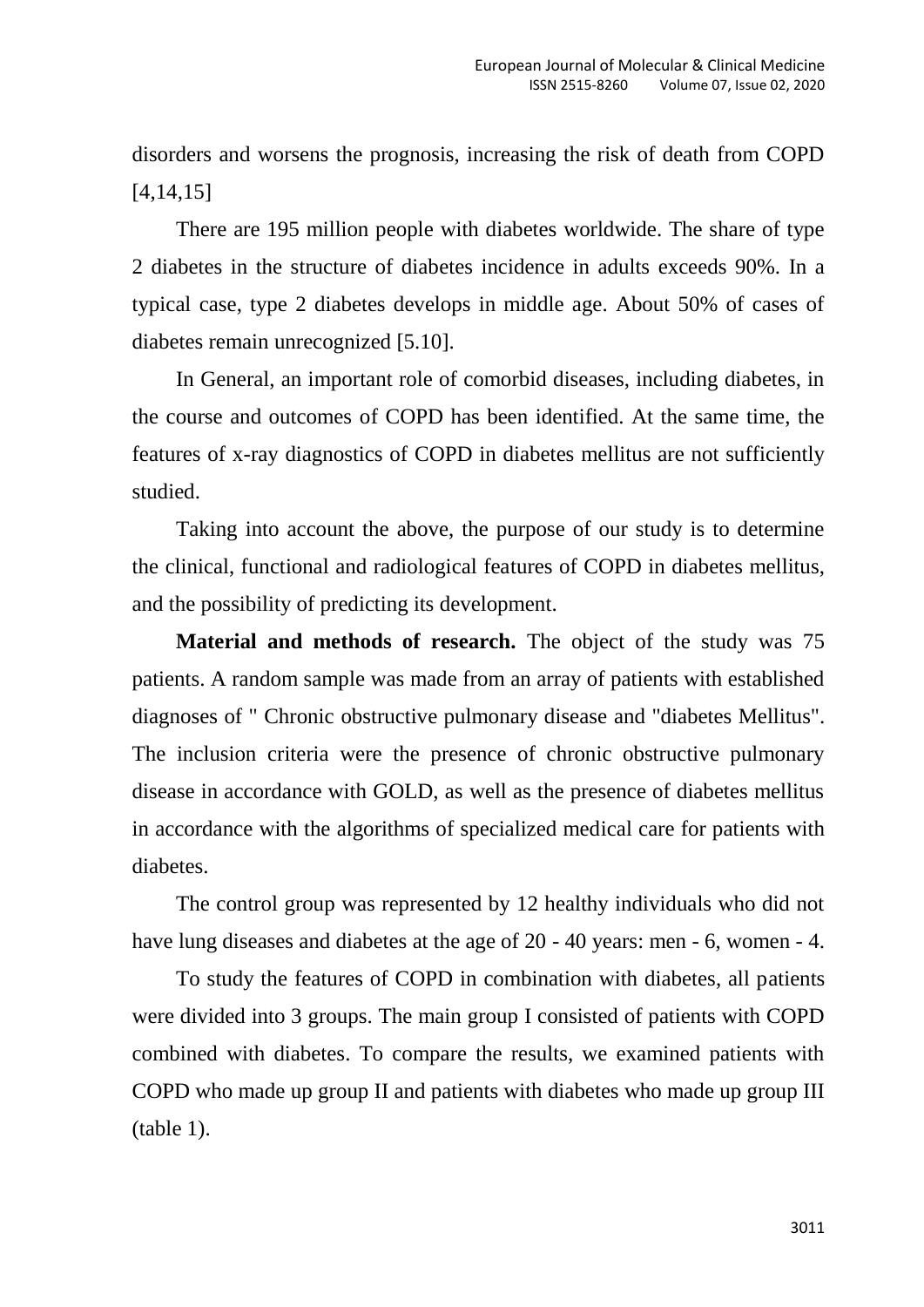## Table 1.

| <b>Groups</b> | <b>Type of diseases</b> | Abs.   | $\frac{0}{0}$ |
|---------------|-------------------------|--------|---------------|
| patients      |                         | number |               |
|               | COPD in combination     | 40     | 53.7          |
|               | with diabetes           |        |               |
| П             | <b>COPD</b>             | 20     | 26.7          |
| Ш             | <b>SD</b>               | 15     | 20.0          |
| Total         |                         | 75     | 100.0         |

## **Nosological and group characteristics of patients**

The study of patients with COPD was conducted upon admission to the clinic after stabilization of the condition. Patients with diabetes were examined at admission to the Department or on an outpatient basis.

Among the examined patients with COPD and diabetes, there were 46 men and 29 women (table 2). The comparison groups I and II were dominated by men, which is typical for patients with COPD. Group III was dominated by women. The age of patients in the main group varied from 25 to 70 years. Patients aged 50 to 65 years prevailed.

| `able |
|-------|
|-------|

| Gender | <b>Patients with</b> |       |      |       |      |       |  |
|--------|----------------------|-------|------|-------|------|-------|--|
|        |                      |       | П    |       | Ш    |       |  |
|        | abs.                 | $\%$  | abs. | $\%$  | abs. | $\%$  |  |
| Male   | 27                   | 67.5  | 14   | 70.0  |      | 33.3  |  |
| Women  | 13                   | 32.5  | 6    | 30.0  | 10   | 66.7  |  |
| Total  | 40                   | 100.0 | 20   | 100.0 | 15   | 100.0 |  |

## **Distribution of patients by gender**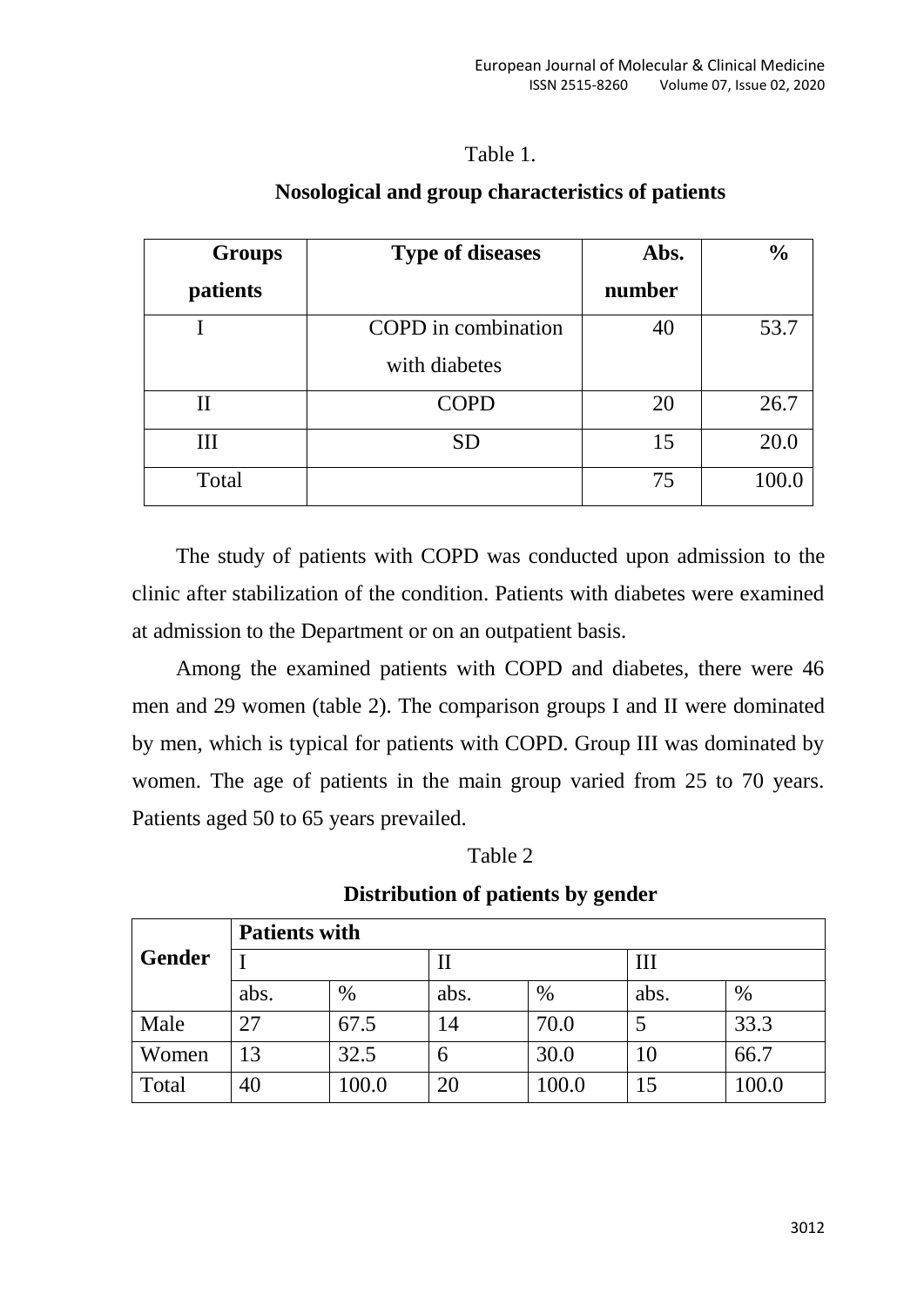Patients of the main group were more likely to have concomitant diseases of the circulatory system. Arterial hypertension and coronary disease prevailed in patients with COPD in combination with diabetes mellitus.

Traditional radiography and multispiral computer tomography (MSCT), which was performed on a Light Speed 16 tomograph (General Electric Medical Systems) using high-resolution computer tomography (KTBP) parameters, were used as x-ray morphological methods. The scanning step is 1.3 mm, with reconstruction of sections with a thickness of 1 mm or less.

Measurement of the diameter of the trunk of the pulmonary artery, right and left pulmonary arteries (mm) was performed using computed tomography using a standard technique at the level of tracheal bifurcation. To assess the diameter of the pulmonary arteries and the pulmonary trunk during CTVR, the results of a study of individuals from the control group were used as a comparison.

**Research result.** All the examined patients of groups I and II had various degrees of severity of leading complaints of COPD patients (shortness of breath, cough, sputum discharge). The frequency of COPD exacerbations 3 or more times a year in group I was observed in 16 (40.0%), in group II - in 3 (15.0%) patients. That is, more frequent exacerbations of COPD were observed in the COPD group with concomitant diabetes. It should be noted that the increased purulent nature of sputum was one of the signs of severity of exacerbation. In the examined patients, we detected a mild severity of COPD exacerbation in 8 (20.0%) patients of the main group, and in 5 (25.0%) patients of group II (table 3). The average severity of COPD exacerbation was detected in 27 (67.5%) patients of the main group and in 13 (65.0%) patients from group II. Severe severity of COPD exacerbation was determined in 5 patients (12.5%) in group I, and in group II - in  $2(10.0\%)$  patients.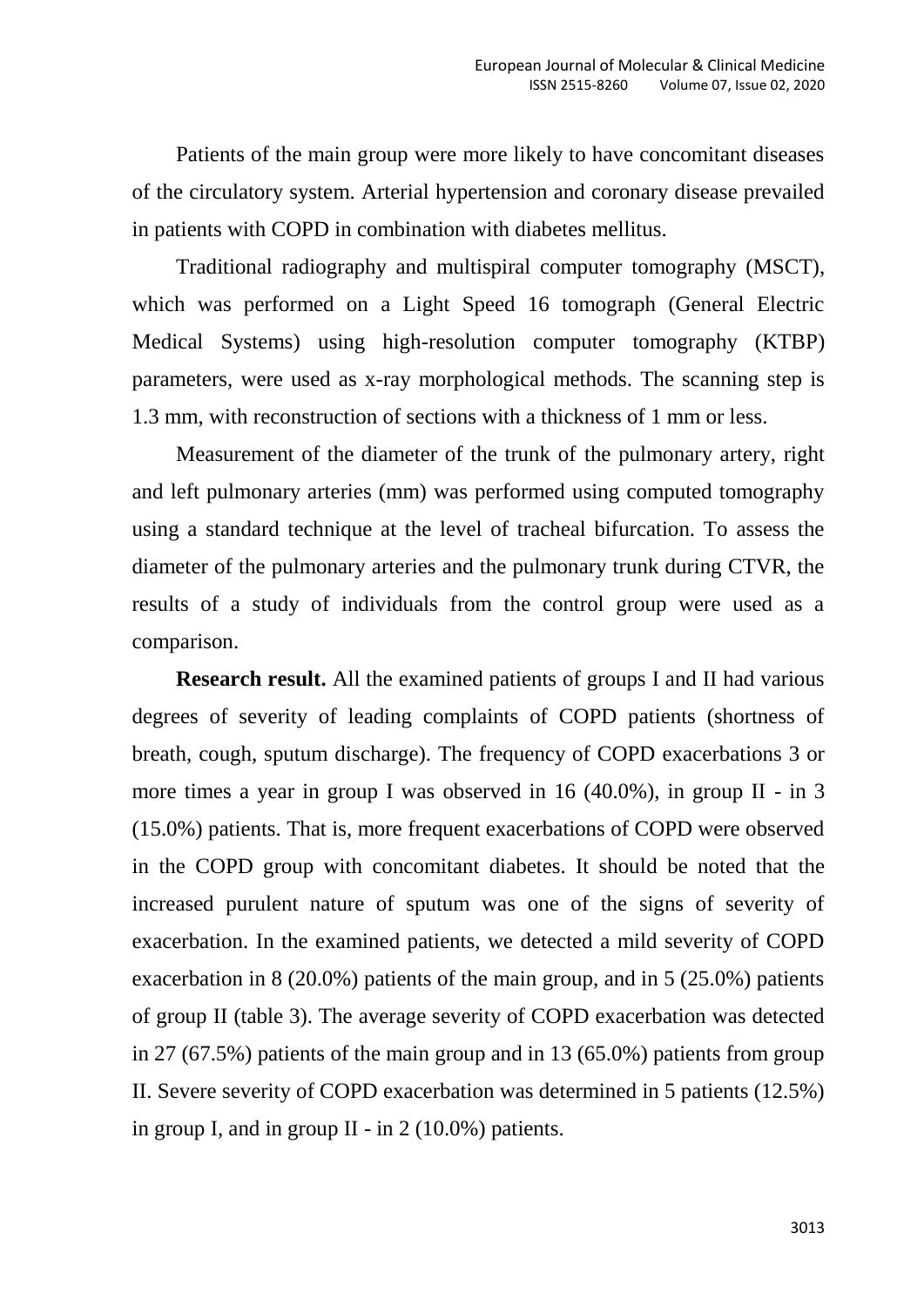### Table 3.

| Severity of  | group I |       | group II |       |
|--------------|---------|-------|----------|-------|
| exacerbation | abs.    | %     | abs.     | $\%$  |
| Light        |         | 20.0  |          | 25.0  |
| Average      | 27      | 67.5  | 13       | 65.0  |
| Heavy        |         | 12.5  |          | 10.0  |
| Total        | 40      | 100.0 | 20       | 100.0 |

## **Characteristics of the severity of COPD exacerbation severity of exacerbation**

As can be seen from the table, depending on the severity of COPD exacerbation, the data of group I (main) and group II did not differ in General. When analyzing risk factors, it was found that COPD patients smoked more often, followed by patients with COPD in combination with diabetes mellitus and patients with diabetes mellitus. The duration of COPD was  $7.2\pm0.55$  years in group I and  $8.2\pm1.01$  years in group II. The duration of diabetes mellitus in patients of the main (I) group was  $4.6\pm1.15$  years, in group III -  $10.3\pm0.62$ years.

Therefore, if the severity of COPD is comparable in these groups, we can assume an adverse effect of diabetes on the development of COPD. Especially, considering that diabetes mellitus preceded COPD or was detected simultaneously with COPD in 14 (35%) patients of the main group. This suggests the possibility of an adverse interaction between diabetes and COPD.

Participation in breathing of auxiliary muscles was observed in 14 (35%) patients of the main group, in group II-in 2 (10%) patients. That is, the work of breathing in patients with COPD in combination with diabetes was higher. In addition, severe shortness of breath and cough were more common in the main group.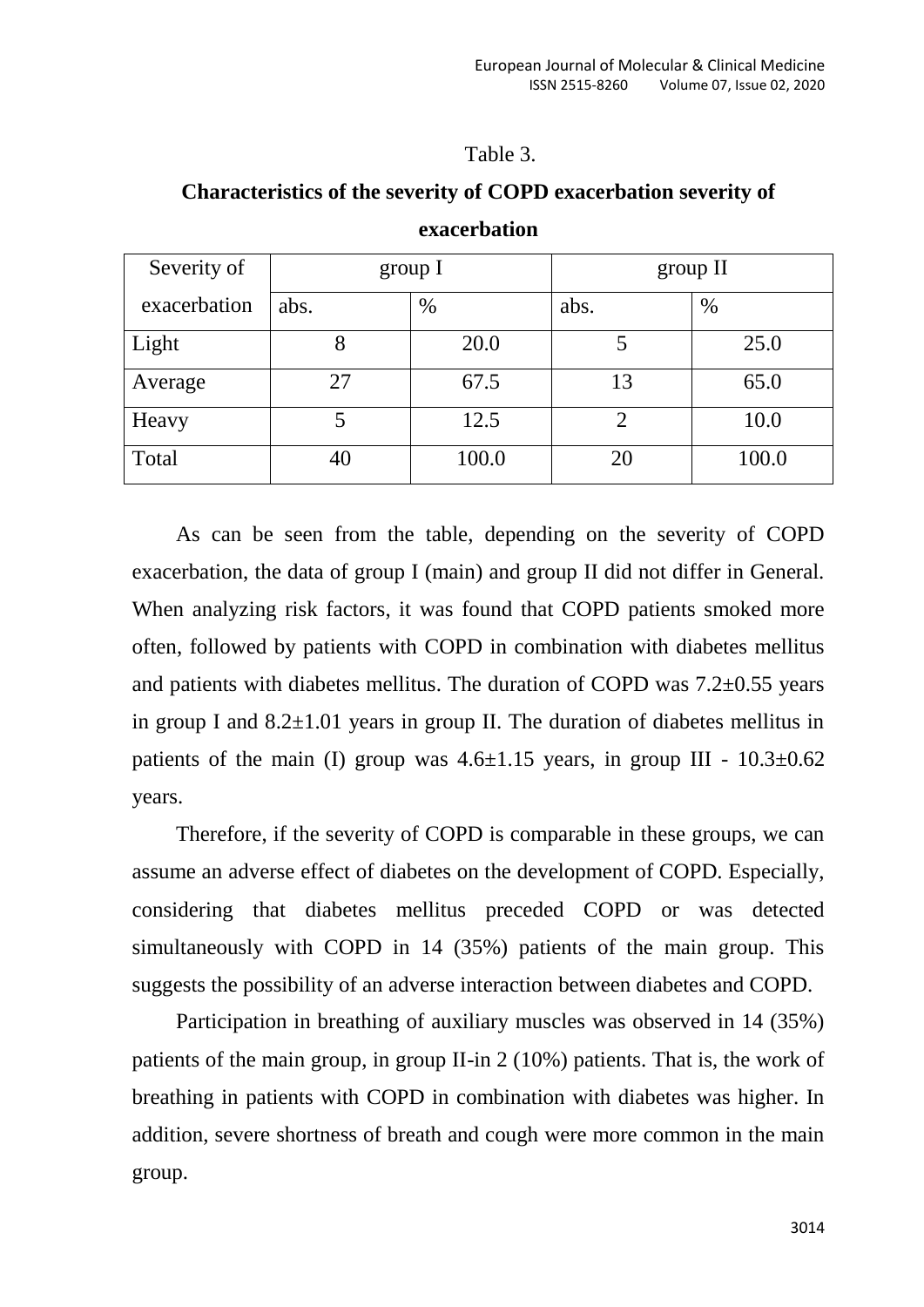The chest pain was less frequently observed in patients with COPD combined with diabetes mellitus. Most likely, the decrease in pain sensitivity is associated with patients with diabetic neuropathy.

The study of the frequency of occurrence of clinical forms of COPD revealed the following features. Thus, emphysematous type of COPD was more common in group II. In the main group, patients with mixed type of COPD prevailed (table 4).

#### Table 4.

|                   | Patient groups |      |             |      |  |  |
|-------------------|----------------|------|-------------|------|--|--|
| Characteristics   | I group        |      | II group    |      |  |  |
|                   | abs. number    | $\%$ | abs. number | $\%$ |  |  |
| <b>Bronchitis</b> | 8              | 20.0 |             | 20.0 |  |  |
| Emphysematous     | 3              | 7.5  |             | 45.0 |  |  |
| Mixed             | 29             | 72.5 | ⇁           | 35.0 |  |  |
| Total             | 40             | 100  | 20          | 100  |  |  |

## **Characteristics of COPD types**

It is known that the emphysematous form is prognostically more favorable, since decompensation of the pulmonary heart occurs at a later stage compared to the bronchitic form of COPD.

The study of the results of the study of laboratory blood parameters showed that group I and II did not differ in terms of the General blood test, the levels of total blood protein, and fibrinogen. Blood glucose levels were elevated in the COPD group with concomitant diabetes mellitus  $(7.1\pm0.33)$ mmol/l) relative to patients with COPD  $(4.3\pm0.12 \text{ mmol/l})$ . Fasting blood glucose levels in patients III were on average 12.5±0.99 mmol/l.

Patients of the main group and comparison groups, in total, did not differ in the level of hemoglobin. The prevailing percentage of observations was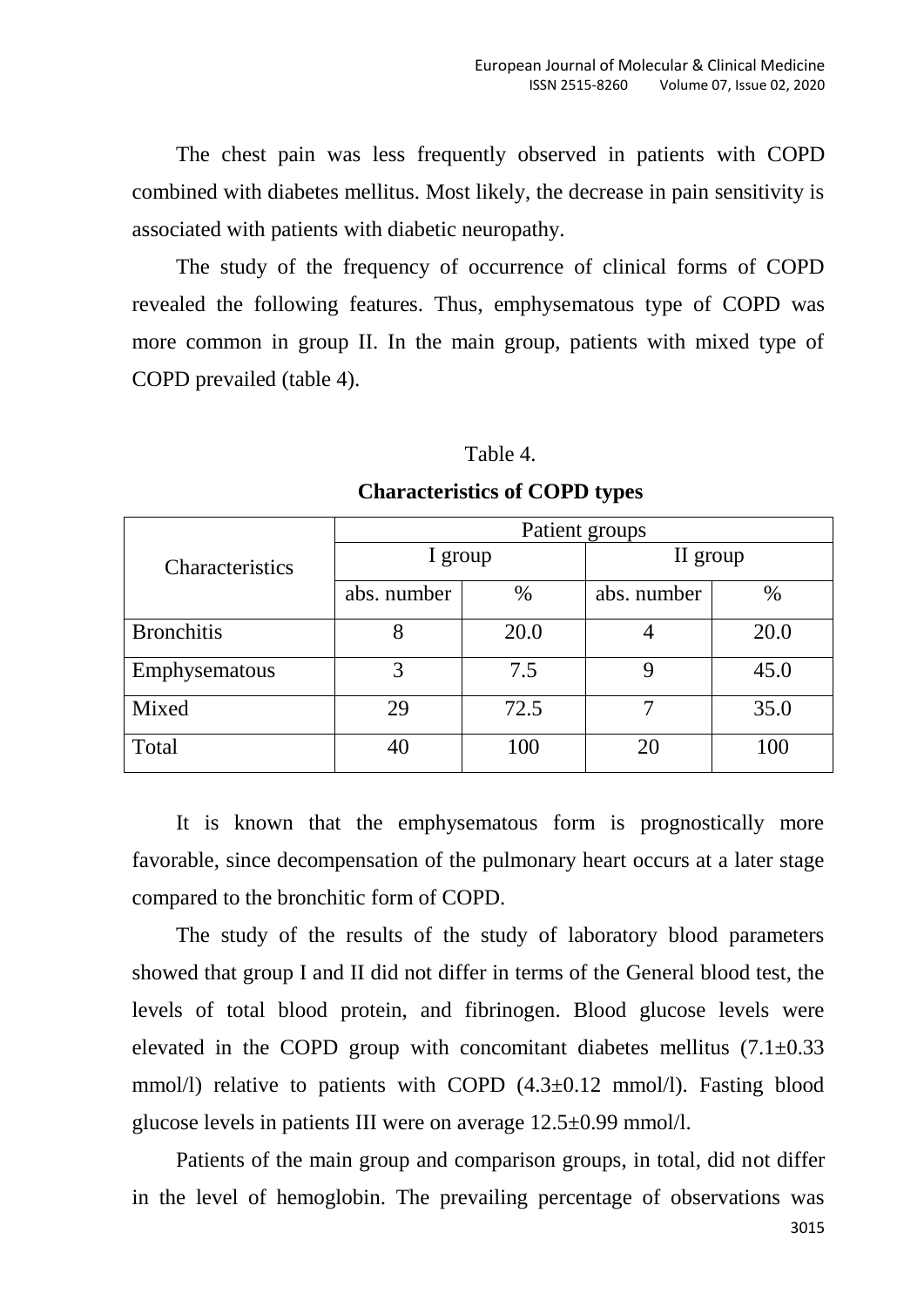characterized by a decrease in its indicators, i.e. anemia was noted, which contradicted the literature data [4,7], indicating that the blood of patients with COPD, especially in combination with diabetes, showed signs of polycythemia. Anemia (HB<110 g/l) occurred with the same frequency in the main group and comparison groups (II, III).

Comparison of COPD stage indicators showed that in the main (I) group, the mild stage of COPD was determined in 6 (15.0%) patients, the moderate stage of COPD – in 10 (25.0%), the severe stage of COPD – in 20 (50.0%) and the very severe stage of COPD  $-$ in 4 (10.0%) patients (table 5). The distribution was similar in group II. Consequently, the main group and comparison group I were randomized according to the stage of COPD.

| able |  |
|------|--|
|      |  |

| Stages of the course of | Groups of patients with COPD |       |          |       |  |
|-------------------------|------------------------------|-------|----------|-------|--|
| <b>COPD</b>             | I group                      |       | II group |       |  |
|                         | abs.                         | $\%$  | abs.     | $\%$  |  |
| Stage I (light)         | 6                            | 15.0  | 3        | 15.0  |  |
| Stage II (moderate)     | 10                           | 25.0  | 5        | 25.0  |  |
| Stage III (severe)      | 20                           | 50,0  | 9        | 45,0  |  |
| Stage IV (very severe)  | 4                            | 10.0  | 3        | 15.0  |  |
| Total                   | 40                           | 100.0 | 20       | 100.0 |  |

**Distribution of patients depending on the stage of COPD**

According to the clinical study, respiratory failure I was detected in 5 (12.5%) patients of group I, and in 8 (20.0%) patients of group II (table 6). Respiratory insufficiency of the II degree was detected in 20 (50.0%) patients of the I group and 9 (45.0 %) patients of the II group. Respiratory failure of the III degree was noted in 9 (22.5%) patients of the main group and in 8 (20.0%)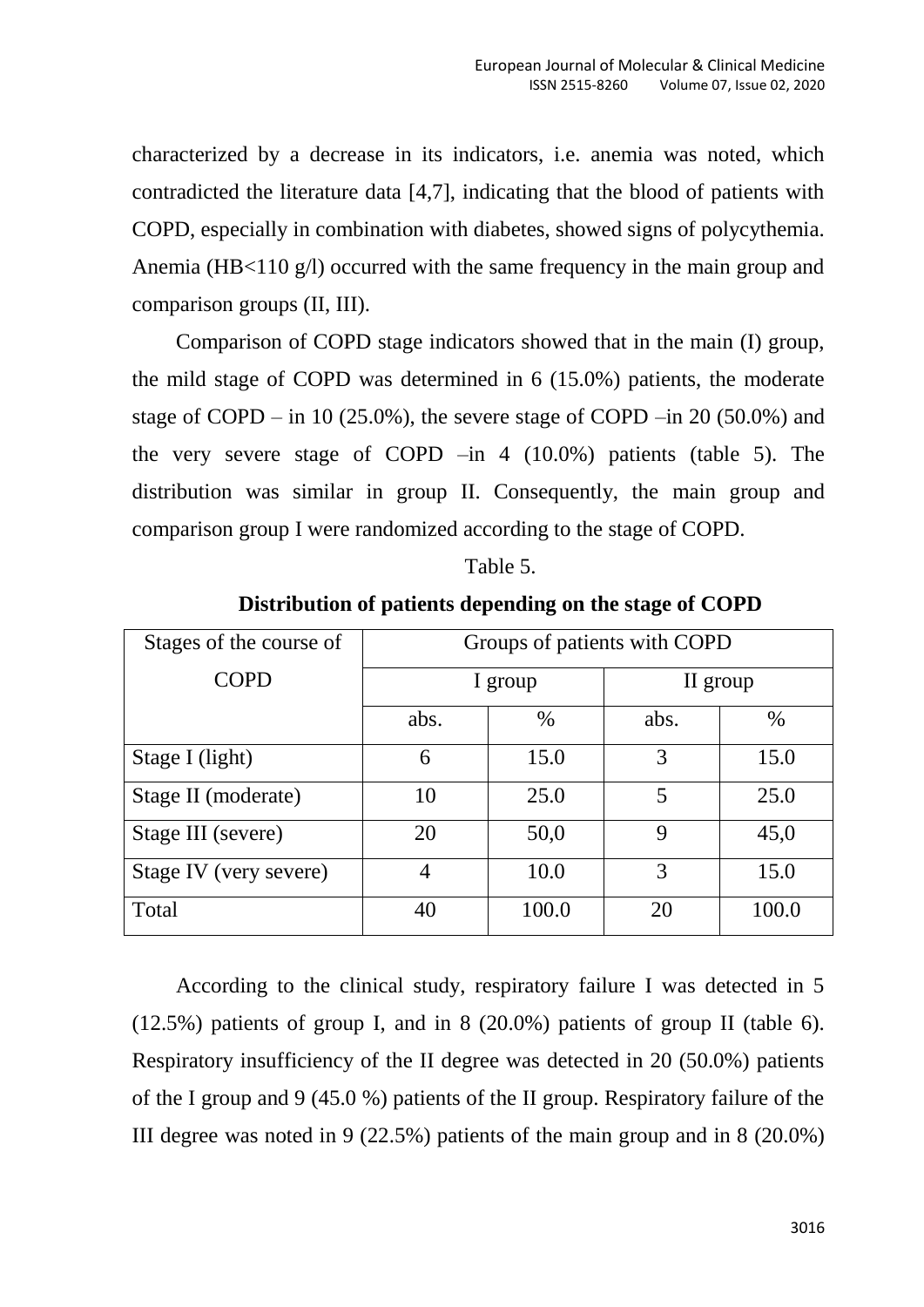of the II group. That is, according to the clinical examination, respiratory failure developed with the same frequency in both groups.

#### Table 6.

| Respiratory   | Groups of patients |       |                |          |  |
|---------------|--------------------|-------|----------------|----------|--|
| degree        | I group            |       |                | II group |  |
| insufficiency | abs.               | $\%$  | abs.           | $\%$     |  |
|               | 9                  | 22.5  | $\overline{4}$ | 20.0     |  |
| $\rm II$      | 20                 | 50,0  | 9              | 45,0     |  |
| Ш             | 9                  | 22,5  | 4              | 20,0     |  |
| <b>Norm</b>   | $\overline{2}$     | 5.0   | 3              | 15.0     |  |
| Total         | 40                 | 100.0 | 20             | 100.0    |  |

## **Clinical characteristics of respiratory failure**

The study of the features of respiratory failure depending on Ra02 showed that Ra02 60-79 mm was regarded as I degree of severity, 40-59 mm-as II degree of severity, < 40 mm - as III degree of severity. Respiratory failure was detected in 39 (97.5%) patients of the main (I) group, which was 22.5% more often than in group II - in 15 (75.0%) (table 7). Thus, respiratory failure of the first degree was detected in 24 (60.0%) patients of the main group and 12 (60.0%) patients from the second group. Respiratory failure of the II degree was detected in 12 (30.0%) patients of the main group, which was 20% more often than in the II group-in 2 (10.0%) patients. Respiratory insufficiency III was detected in 3 (7.5%) patients of the main group and in 1 (5.0%) patient from group II. Consequently, respiratory failure depending on Ra02 was more common in patients with COPD in combination with diabetes mellitus.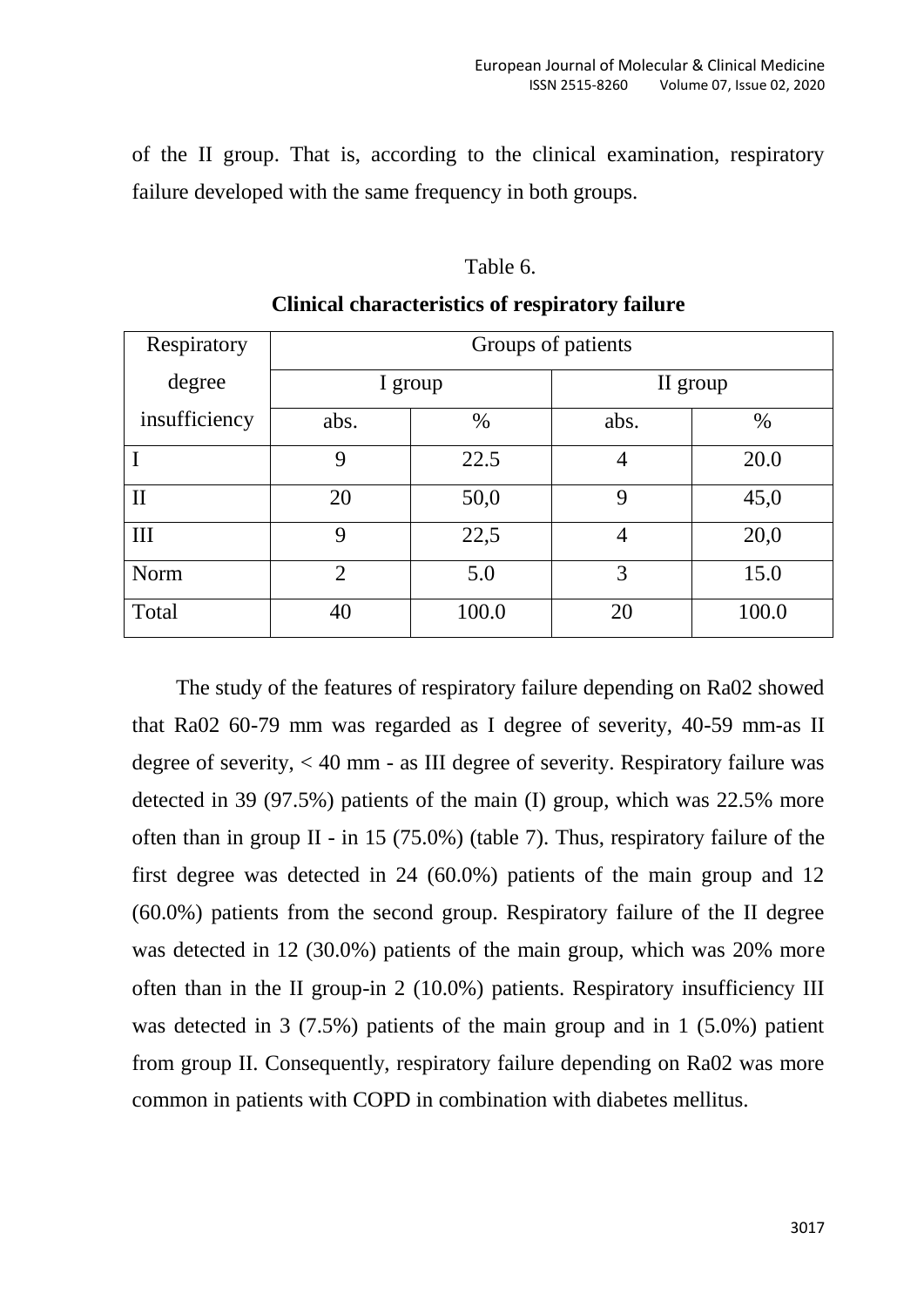## Table 7.

| The degree of | Patient groups |       |                |       |  |
|---------------|----------------|-------|----------------|-------|--|
| respiratory   | group I        |       | group II       |       |  |
| failure       | abs.           | $\%$  | abs.           | $\%$  |  |
|               | 24             | 60.0  | 12             | 60.0  |  |
| $\mathbf{I}$  | 12             | 30,0  | $\overline{2}$ | 10,0  |  |
| III           | 3              | 7,5   |                | 5,0   |  |
| Norm          |                | 2.5   | 5              | 25.0  |  |
| Total         | 40             | 100.0 | 20             | 100.0 |  |

## **Characteristics of respiratory failure depending on Ra02**

Comparative analysis of ECG data showed that in the main group, 13 (32.5%) patients were more likely to have right ventricular hypertrophy, in group II-in 3 (15.0%) patients. Metabolic changes were more pronounced in the main group. In group III, left ventricular hypertrophy was detected in 2 (13.3%), metabolic changes in the myocardium in 4 (26.7%), and extrasystole in 1 (6.7%) diabetic patient. As can be seen, patients with concomitant diabetes were more likely to have right ventricular hypertrophy and metabolic changes in the myocardium.

Evaluation of the results of x-ray examination did not reveal significant differences in the assessment of lung parenchyma in groups I and II of the examined patients (table 8).

table 8.

## **Frequency of detection of various radiological signs of damage in COPD**

| Radiological changes | Patient groups |  |          |      |
|----------------------|----------------|--|----------|------|
|                      | group I        |  | group II |      |
|                      | abs.<br>abs.   |  | abs.     | abs. |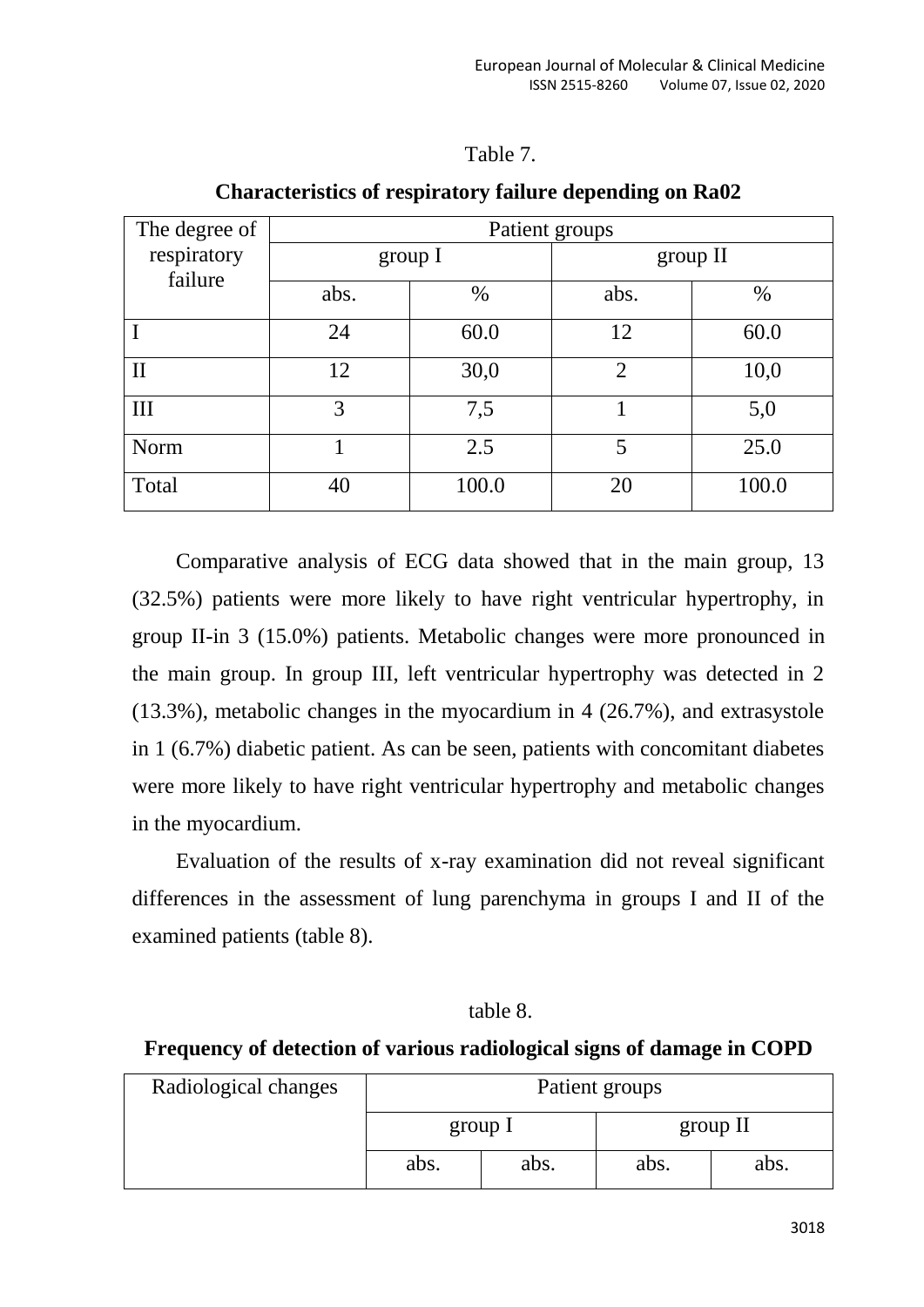| Emphysema                 | 12             | 30.0 | 8              | 40.0 |
|---------------------------|----------------|------|----------------|------|
| Strengthening and         | 16             | 40.0 | 7              | 35.0 |
| deformation of the        |                |      |                |      |
| pulmonary pattern by      |                |      |                |      |
| type of pneumosclerosis   |                |      |                |      |
| Thickening of the         | 34             | 85.0 | 18             | 90.0 |
| bronchial walls           |                |      |                |      |
| Indistinct contours of    | 16             | 40.0 | 7              | 35.0 |
| blood vessels, bronchi    |                |      |                |      |
| and lung roots            |                |      |                |      |
| "Sabre-like" shape of the | $\overline{7}$ | 17,5 | 3              | 15,0 |
| trachea                   |                |      |                |      |
| Perivascular and          | 5              | 12,5 | 3              | 15,0 |
| peribronchial "couplings" |                |      |                |      |
| around vessels and        |                |      |                |      |
| bronchi                   |                |      |                |      |
| Flattening of the         | 6              | 15.0 | 3              | 15.0 |
| diaphragm domes and       |                |      |                |      |
| smoothness of the pleural |                |      |                |      |
| sinuses                   |                |      |                |      |
| Thickening of the         | 6              | 15.0 | $\overline{2}$ | 10.0 |
| interlobular pleura       |                |      |                |      |
| <b>Curley Lines</b>       | $\overline{2}$ | 5.0  | $\mathbf{1}$   | 5.0  |
| Calcinates                | 5              | 12.5 | 3              | 15.0 |

All x-rays of the lungs were performed at the height of inspiration, with delayed breathing. The most characteristic radiological signs of obstruction in the lungs were: increased airiness of the lung tissue in the exhalation phase due to excessive air content in the respiratory parts of the lungs (in group I 30%, in group II 40%); flattening of the diaphragm domes and smoothness of the pleural sinuses (15% in both groups); vertical position of the heart axis on the chest x-ray in a direct projection (a "small" heart shadow or a so-called "drip" heart); the" sabre-shaped " shape of the trachea is the predominance of the sagittal (anteroposterior) size of the trachea, determined by the lateral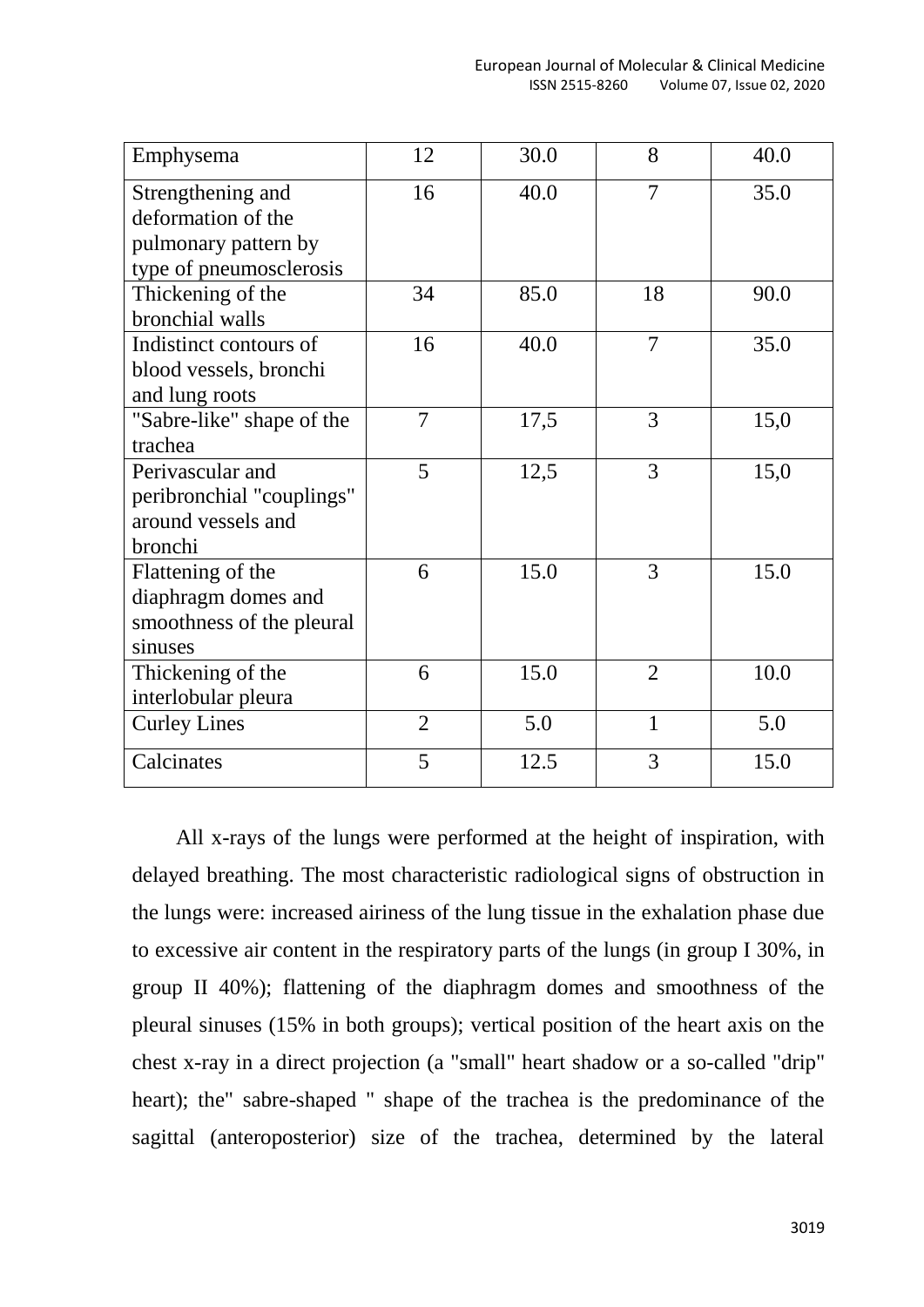radiograph, over the transverse size, measured by the radiograph in direct projection (17.5% and 15%, respectively).

In addition, when the review radiography of the chest in patients with COPD were identified: strengthening and deformation of lung pattern in hilar and nudepregnancy lung type pulmonary fibrosis (40% and 35% respectively); the thickening of the walls of lobar and segmental bronchi (85% and 90%, respectively); blurring of blood vessels, bronchi, and the "blurred" structure of the roots of the lungs.

Assessment of the mediastinal shadow during radiography in patients with COPD revealed its own characteristics. Due to right ventricular overload in COPD, the examined patients showed some changes in the configuration of the mediastinal shadow on the x-ray. Due to increased pressure in the small circle of blood circulation, large branches and the main trunk of the pulmonary artery expand, respectively, the second arc of the left contour of the cardiovascular shadow lengthens and becomes more convex. As the load increases, the right ventricle expands, so the lower arc of the right contour shifts to the right, and the atriovasal angle moves up. Changes in the heart caused by a chronic pulmonary process in the lungs, as is known, received the General name "pulmonary heart" [3]. In patients with COPD, included in groups I and II, the prevailing percentage of our observations showed the configuration of the "pulmonary heart" ("cor pulmonalis").

Similar clinical symptoms in patients with various pathological changes in the lungs created significant difficulties in differential diagnosis of COPD with chronic bronchitis and emphysema, as well as in assessing the severity of COPD. This circumstance served as the basis for the study of additional possibilities of computed tomography (CT) in the diagnosis of COPD in order to improve the effectiveness of radiation research methods.

3020 The results of a detailed analysis of x-ray morphological changes in patients with COPD and diabetes mellitus using multispiral computed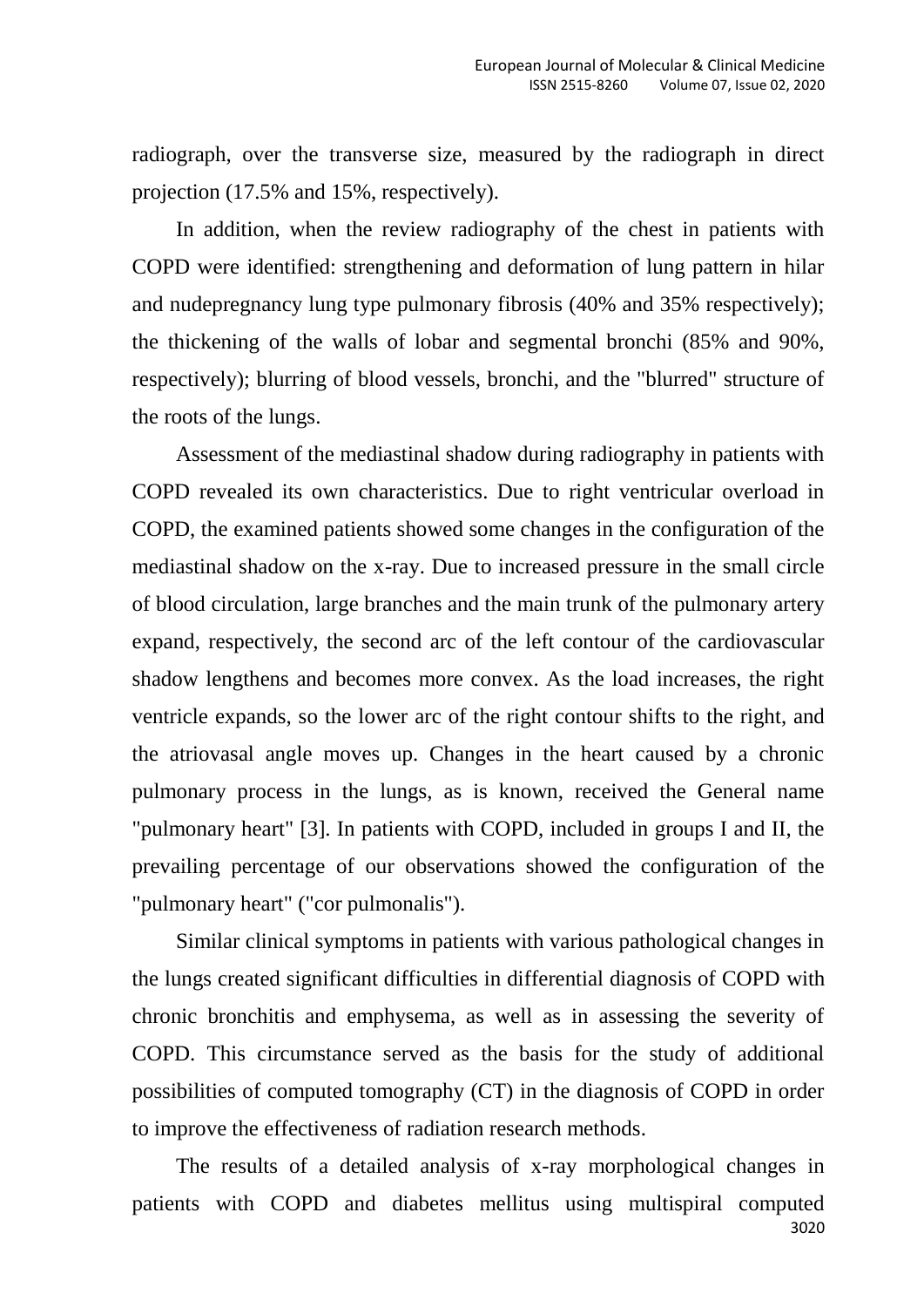tomography are presented in tables 9 and 10. All analyzed data was divided into two groups. The changes included in group 1 included signs that were characteristic of COPD and the transferred inflammatory process in the lungs: thickened and deformed bronchi, emphysema, bronchiectasis, thickening of the pleura and pleural adhesions, intrapulmonary calcifications. The changes included in group 2 included signs of microangiopathy: expanded parenchymal vessels, including focal shadows of vascular origin, 2-5 mm in size; clear-cut vasodilation.

MSCT of the lungs using functional respiratory tests (inhalation phase and exhalation phase) allowed detecting early signs of COPD development already at the preclinical stage of the disease, even if the external respiratory function indicators were normal. When using CT in the expiratory phase, the predominant number of patients with COPD in groups I and II revealed the presence of air " traps "in the lungs, the" tree with kidneys " symptom, indicating pathological changes at the level of small bronchi.

Emphysema and bronchiectasis were found in groups I and II and were absent in group III patients (table 9). Pleural thickening, pleural adhesions, and calcifications were detected in all three groups. Thickened and deformed bronchi were detected in 30 (75.0%) patients of the main group and 18 (90.0%) patients of group II. In group III, thickening and deformity of the bronchi occurred in 2 (13.3%) patients, which was significantly less common in comparison with groups I and II. Therefore, this trait was typical for COPD patients with and without diabetes mellitus.

CT-symptoms of changes in the pulmonary parenchyma, such as expiratory air "trap", "ring" symptom (presence of bronchiectasis), "tree with kidneys" symptom (bronchioles lesion) they were pathognomic for patients with COPD from groups I and II.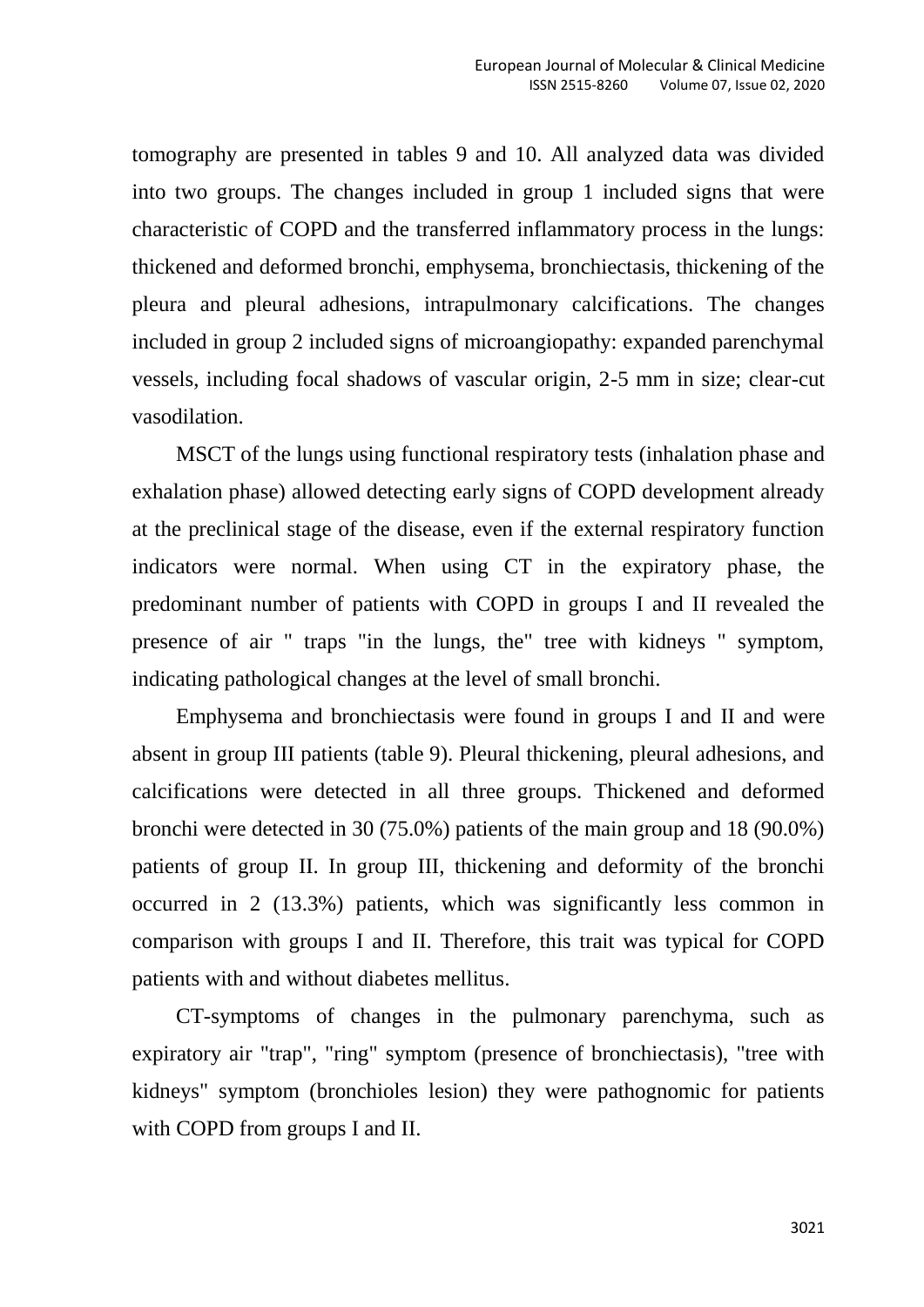| l'able 9 |  |  |
|----------|--|--|
|          |  |  |

|                                                     | Patients with |      |              |      |                |      |
|-----------------------------------------------------|---------------|------|--------------|------|----------------|------|
| Signs Of group                                      | I             |      | $\mathbf{I}$ |      | Ш              |      |
|                                                     | abs.          | $\%$ | abs.         | $\%$ | abs.           | $\%$ |
| thickened and<br>deformed bronchi                   | 30            | 75.0 | 19           | 95.0 | $\overline{2}$ | 13.3 |
| Emphysema                                           | 38            | 95.0 | 20           | 100  | $\theta$       | 0.0  |
| <b>Bronchiectasis</b>                               | 28            | 70.0 | 1            | 75.0 | $\theta$       | 0,0  |
| Pleural thickening and<br>pleural adhesions         | 22            | 55.0 | 11           | 55.0 | 3              | 20.0 |
| Calcinates                                          | 24            | 60.0 | 10           | 50.0 | 5              | 33.3 |
| Expiratory air "trap"                               | 37            | 92.5 | 17           | 85.0 |                |      |
| ring" Symptom<br>(presence of<br>broichoectasis)    | 12            | 30.0 | 7            | 35.0 |                |      |
| Symptom of " tree<br>with kidneys<br>"(bronchioles) | 29            | 72.5 | 13           | 65.0 |                |      |

## **CT-symptoms characteristic of COPD and previous pneumonia**

Expanded parenchymal vessels and focal shadows of vascular origin with a diameter of 2-5 mm were equally common in all compared groups (table 10). However, in patients with COPD, these signs were combined with thickening and deformity of the bronchi, bronchiectasis, emphysema and were a consequence of COPD and the transferred inflammatory process. In group III patients, thickened and deformed bronchi, emphysema, and bronchiectasis were not found.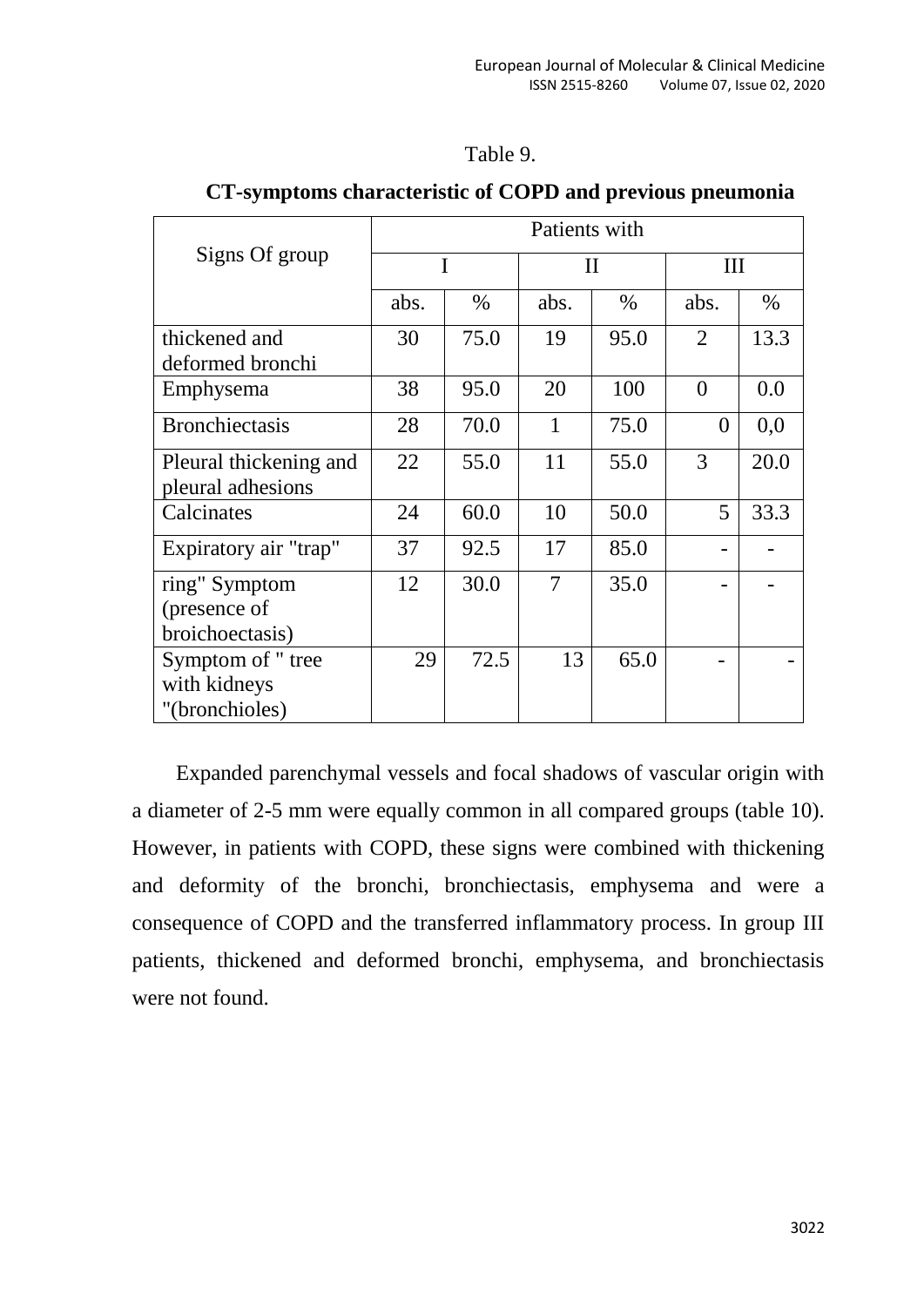#### Table 10.

|                                                | Patients with |      |      |      |      |      |
|------------------------------------------------|---------------|------|------|------|------|------|
| Signs Of group $ I $                           |               |      | П    |      | Ш    |      |
|                                                | abs.          | $\%$ | abs. | $\%$ | abs. | $\%$ |
| dilated<br>The<br>vessels of the<br>parenchyma | 38            | 95.0 | 14   | 70.0 | 14   | 93.3 |
| Hearth-like<br>$(2 -$<br>shadows<br>5mm)       | 28            | 70.0 | 12   | 60.0 | 13   | 86.7 |
| Clear shape of<br>vessels                      | 38            | 95.0 | 8    | 40.0 | 14   | 93.3 |

#### **CT-symptoms characteristic of microangiopathy**

Consequently, in patients with diabetes mellitus, dilation of parenchymal vessels and vascular foci-like shadows of small diameter can be considered as a manifestation of diabetic angiopathy. In patients with COPD, this sign is due to the development of fibrosis.

Clear-cut vascular shape was detected in 38 (95.0%) patients of group I and 8 (40.0%) patients of group II. In group III, this sign was detected in 14 (93.3%) patients, which was 53.3% more often than in group II. Consequently, the clear shape of the vessels was characteristic of COPD patients in combination with diabetes mellitus and diabetic patients.

As you can see, the clear shape of blood vessels is more common in patients with COPD in combination with diabetes in comparison with patients with COPD, which indicates an adverse effect of diabetes on the state of microcirculation in COPD.

If the diameters of the trunk of the pulmonary artery, right and left pulmonary arteries were slightly increased in COPD, then in patients with diabetes mellitus (group III), according to CTVR data, they did not exceed the corresponding indicators of the control group (table 11), which indicates that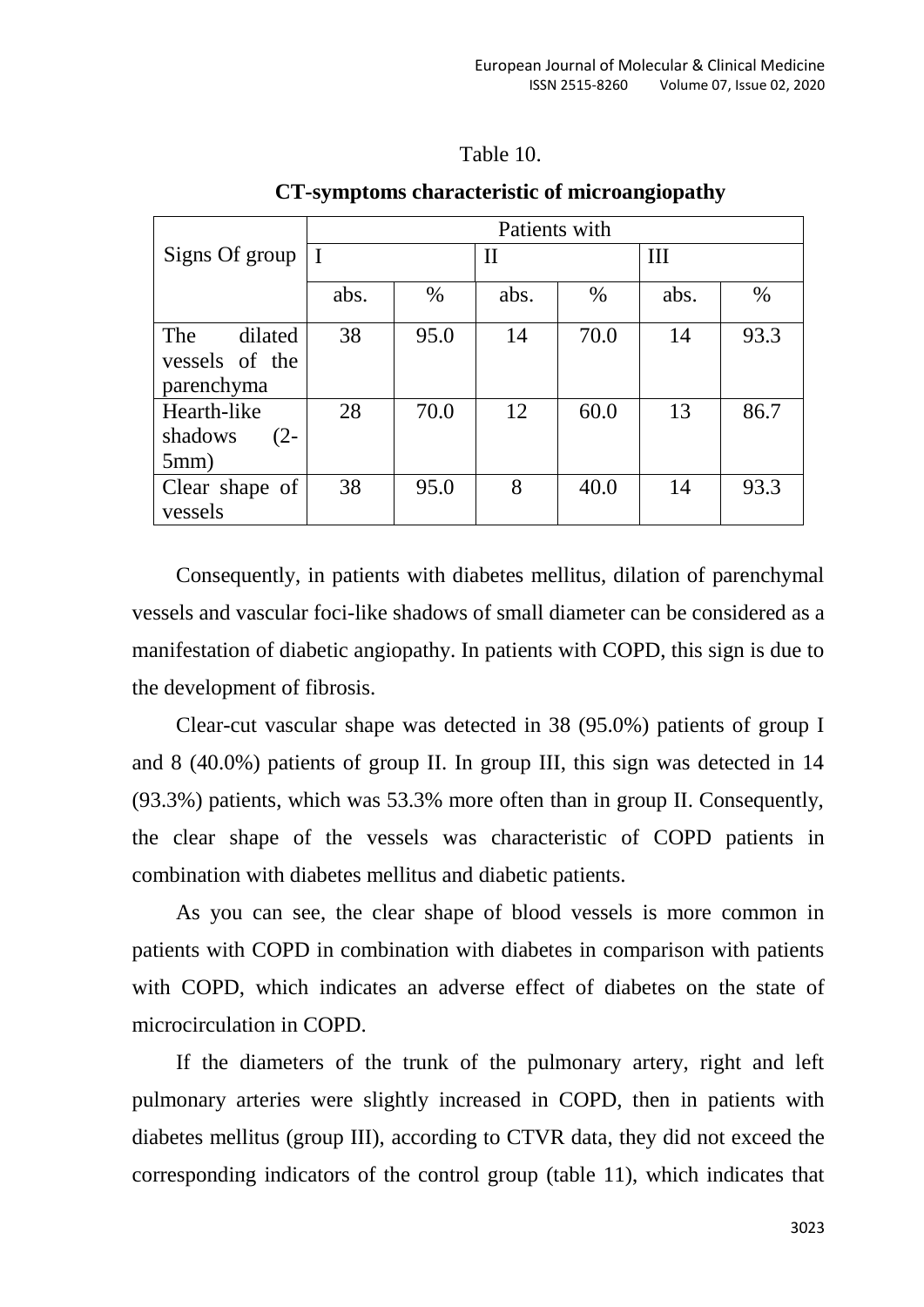there are no changes in the diameter of the trunk of the pulmonary artery, its right and left branches in patients with diabetes.

#### Table 11.

| Diameter of the trunk of the pulmonary artery, right and left pulmonary |
|-------------------------------------------------------------------------|
| arteries in patients with diabetes in comparison with the control group |

| Pulmonary artery | Patient groups         |                 |  |  |
|------------------|------------------------|-----------------|--|--|
| diameter         | Patients with diabetes | Control         |  |  |
| <b>Barrel</b>    | $23.4 \pm 2.30$        | $27.1 \pm 2.10$ |  |  |
| Right            | $20.9 \pm 1.41$        | $23.5 \pm 1.11$ |  |  |
| Left             | $19.0 \pm 1.31$        | $21.1 \pm 1.01$ |  |  |

Discussion of the research results. In General, studying the main manifestations of respiratory failure in patients of the main (I) and II groups, we found that the frequency of cyanosis did not differ in group I and II. Participation in breathing of auxiliary muscles was more often observed in the main group. Respiratory failure depending on Ra02 was detected in 39 (97.5%) patients of the main group and 15 (75%) patients of group II. Dyspnea in patients of the main group was more pronounced than in the comparison group.

Consequently, in General, respiratory failure detected by clinical and laboratory - instrumental methods was more pronounced in the main group than in the second group. The severity of dyspnea did not depend on the stage of COPD and prevailed in the main group.

As can be seen, when managing patients with COPD in combination with diabetes mellitus, attention should be paid to more pronounced clinical manifestations of respiratory failure (shortness of breath, participation in breathing of auxiliary muscles, hypoxemia), especially in patients with stage III COPD.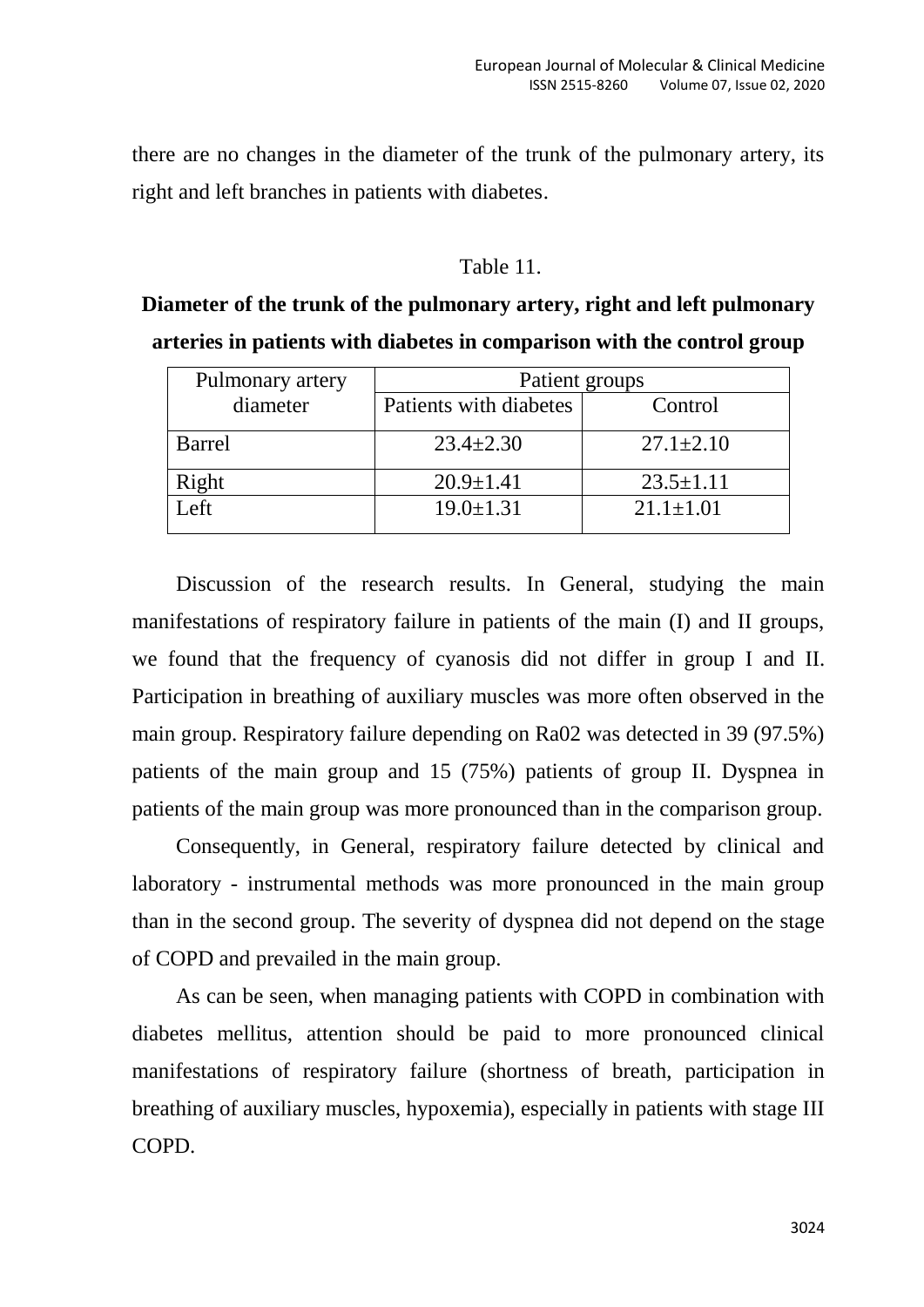Summarizing our discussion, we can say that in the structure of COPD, there is a pulmonary component and systemic manifestations that can aggravate the disease. Extrapulmonary effects of COPD include diabetes mellitus. The manifestations of diabetes mellitus are based on micro-and macroangiopathies that affect the pulmonary microcirculation.

Standard x-ray examination revealed no significant differences between the examined groups of patients with COPD. The variety of different bronchopulmonary diseases with similar clinical symptoms makes it extremely difficult to conduct a differential diagnosis of COPD. In this regard, there is a need to identify objective diagnostic criteria that can be obtained using x-ray and computed tomography studies.

COPD is formed as a result of damage to the small bronchi, which determines the characteristic clinical and radiological symptom complex, and makes it possible to differentiate this disease with emphysema and chronic bronchitis.

To diagnose microvessel damage in patients with COPD and diabetes mellitus, to predict the course of non-specific lung diseases, based on the specific results of the study, it is advisable to conduct multispiral computed tomography with the detection of expanded parenchymal vessels, foci-like shadows of vascular Genesis with a diameter of 2-5 mm, and a clear shape of the vessels. Signs of the development of macro - and microangiopathy in patients with COPD in combination with diabetes mellitus are hypoxemia. Microangiopathy of the lungs probably plays a crucial role in unfavorable course of COPD in patients with diabetes mellitus.

**Conclusions.** 1. patients with COPD in combination with diabetes mellitus are characterized by more pronounced respiratory failure and chronic pulmonary heart disease, frequent exacerbations and more pronounced hypoxemia in comparison with patients with COPD.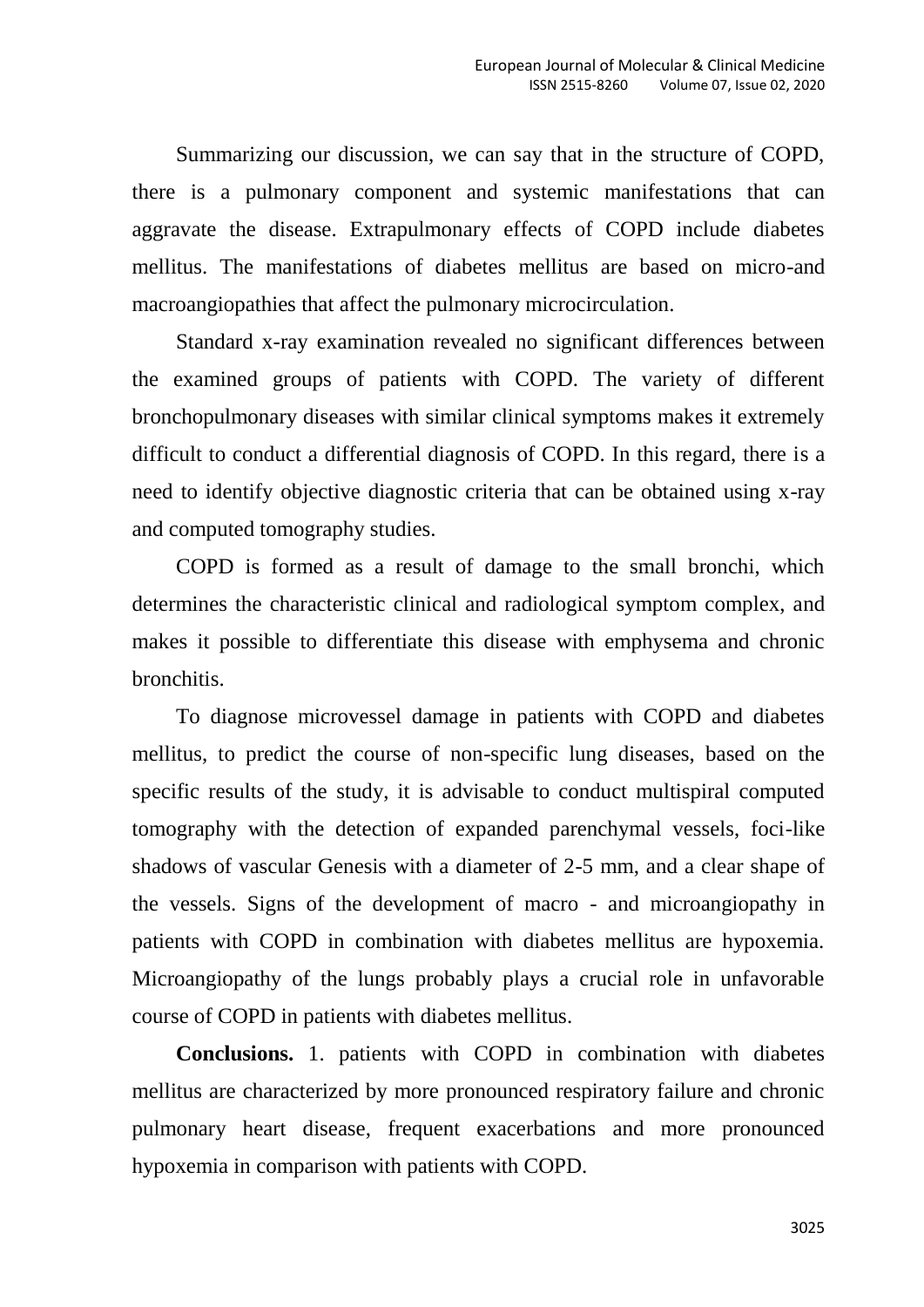2. Assessment of the degree of ventilation in the lungs in patients with COPD should be carried out in the conditions of CT performed in the inhalation and exhalation phases. Diagnostically significant for COPD during computed tomography is the symptom of an expiratory "air trap", combined with the expansion and deformation of the bronchi of various calibers, up to broncho - and bronchioloectasis.

3. MSCT in patients with COPD and diabetes mellitus pathognomic changes that characterize microangiopathy in: expanded parenchymal vessels, focal shadows of vascular Genesis with a diameter of 2-5 mm, a clear shape of the vessels. These changes can be considered as a consequence of specific microangiopathy and fibrotic changes characteristic of COPD.

4. the Clear shape of microvessels is a specific x-ray morphological feature in patients with COPD in combination with diabetes mellitus and diabetes mellitus itself.

## **References:**

1. Budnevsky A.V. et al. Diagnostic value of biomarkers of systemic inflammation in chronic obstructive pulmonary disease / / Clinical medicine. - 2014. - Vol. 92. - No. 9. - P. 16-21.

2. Vertkin A. L. Comorbidity in chronic obstructive pulmonary disease: the role of chronic systemic inflammation and clinical and pharmacological niches of roflumilast / / A. L. Vertkin, A. S. Skotnikov, O. M. Gubzhokova. - Attending physician. - 2013. - No. 9. - P. 34-39.

3. Korolyuk I. P., Lindenbraten L. D. Radiation diagnostics. Moscow "BINOM" - 2017. - P. 496

4. lyubavina N. A. Influence of type 2 diabetes mellitus on the clinic, immune response and microbiocenosis of the respiratory tract in patients with obstructive diseases: author's thesis ... candidate of medical Sciences N. Novgorod, 2011.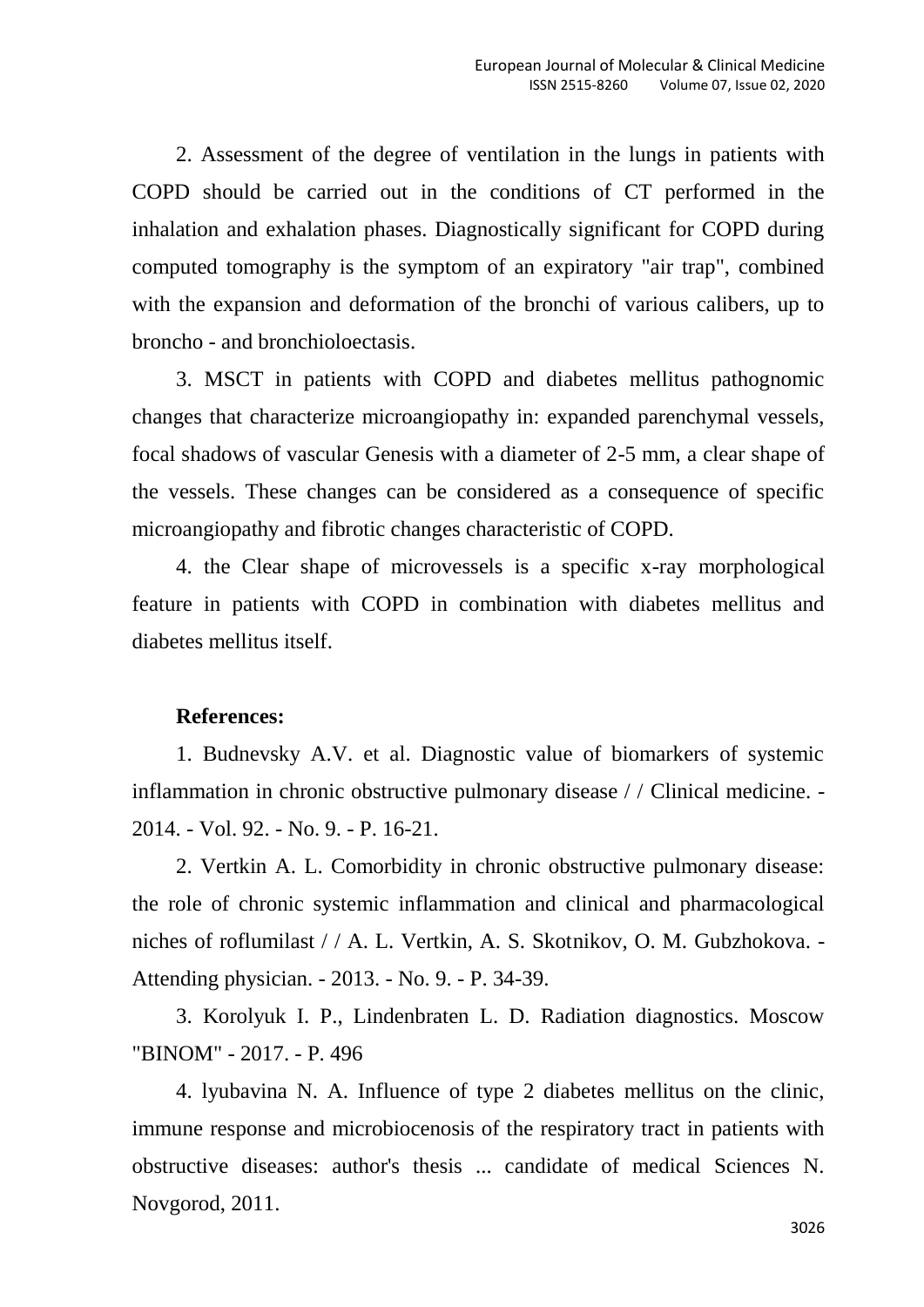5. Russian respiratory society: Federal clinical guidelines for the diagnosis and treatment of chronic obstructive pulmonary disease / A. G. Chuchalin et al. / / Pulmonology. - 2014. - No. 3. - Pp. 15-54.

6. Samorukova E. I. Malinicheva Yu. V., Zadionchenko B. C. Obesity and metabolic disorders in patients with chronic obstructive pulmonary disease: possibilities of phenotyping. Pulmonology. 2014; 5:32-38

7. tatarkina N. D., Tatarkin A. A. Pathogenetic bases of comorbid course of chronic obstructive pulmonary disease and hypertension. Health. Medical ecology. The science. 2013. Vol. 51. No. 1. Pp. 33-37.

8. Blanc PD. Occupation and COPD: a brief review. J Asthma. 2012 Feb; 49(1):2-4

9. Comorbidity between chronic obstructive pulmonary disease and type 2 diabetes: A nation-wide cohort twin study / H. Meteran, V. Backer, K.O. Kyvik // Respir Med. 2015 Aug; 109(8): 1026-1030; The prevalence of diabetes mellitus in copd patients with severe and very severe stage of the disease / J. Stojkovikj, B. Zafirova-Ivanovska, B. Kaeva et al. // Open Access Maced J Med Sci. 2016. Vol. 15; 4(2):253-258).

10. Couillard A. Comorbidities in COPD: a new challenge in clinical practice / A. Couillard, D. Veale, J.F. Muir // Rev Pneumol Clin. – 2011. – Vol.  $67. - N_2$  3. – P. 143-53.

11. Diabetes among outpatients with COPD attending a university hospital / P. Rogliani [et al.] // Acta Diabetologica. – 2014. – Vol. 51. – № 6. – P. 933-40.

12. Global Strategy for the Diagnosis, Management and Prevention of COPD. Global Initiative for Chronic Obstructive Lung Disease (GOLD) (Updated 2018). [Electronic resource]. URL: http://goldcopd.org/. Access: 11.05.2018.

13. Global Initiative for Chronic Obstructive Lung Disease, GOLD, 2016